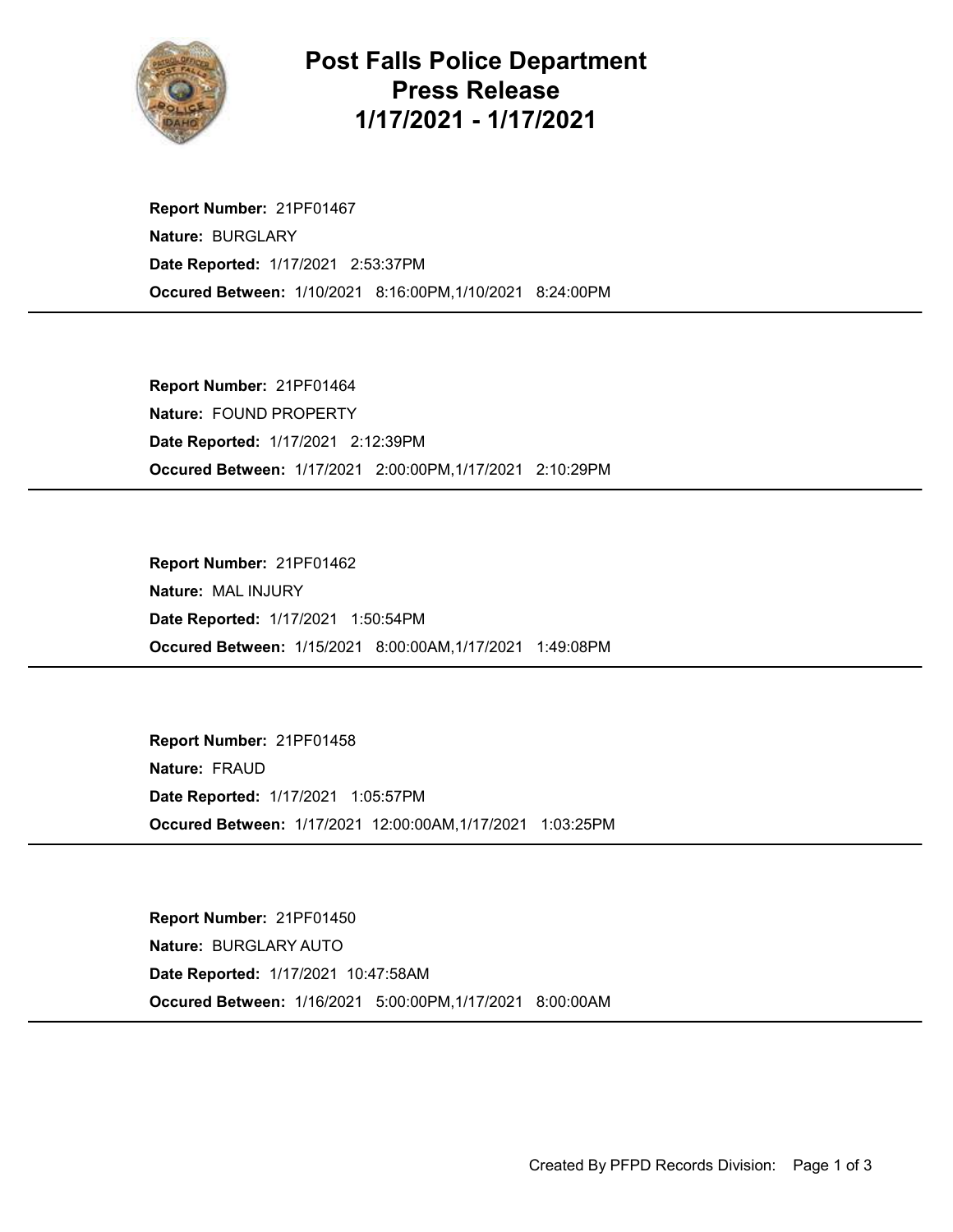Occured Between: 1/16/2021 5:00:00PM,1/17/2021 8:00:00AM Report Number: 21PF01470 Nature: BURGLARY AUTO Date Reported: 1/17/2021 10:47:58AM

Occured Between: 11/1/2019 12:00:00AM,1/17/2021 9:47:28AM Report Number: 21PF01446 Nature: INFORMATION Date Reported: 1/17/2021 9:50:58AM

Occured Between: 1/17/2021 8:20:00AM,1/17/2021 8:58:35AM Report Number: 21PF01442 Nature: BURGLARY BUSINE Date Reported: 1/17/2021 9:00:38AM

Occured Between: 1/10/2021 6:15:00PM,1/11/2021 2:00:00AM Report Number: 21PF01441 Nature: RAPE Date Reported: 1/17/2021 8:44:25AM

Occured Between: 1/17/2021 7:59:39AM,1/17/2021 7:59:53AM Report Number: 21PF01438 Nature: VEHICLE THEFT Date Reported: 1/17/2021 8:03:13AM

Occured Between: 1/17/2021 1:34:23AM,1/17/2021 1:34:23AM Report Number: 21PF01422 Nature: INTOXICATION Date Reported: 1/17/2021 1:36:34AM